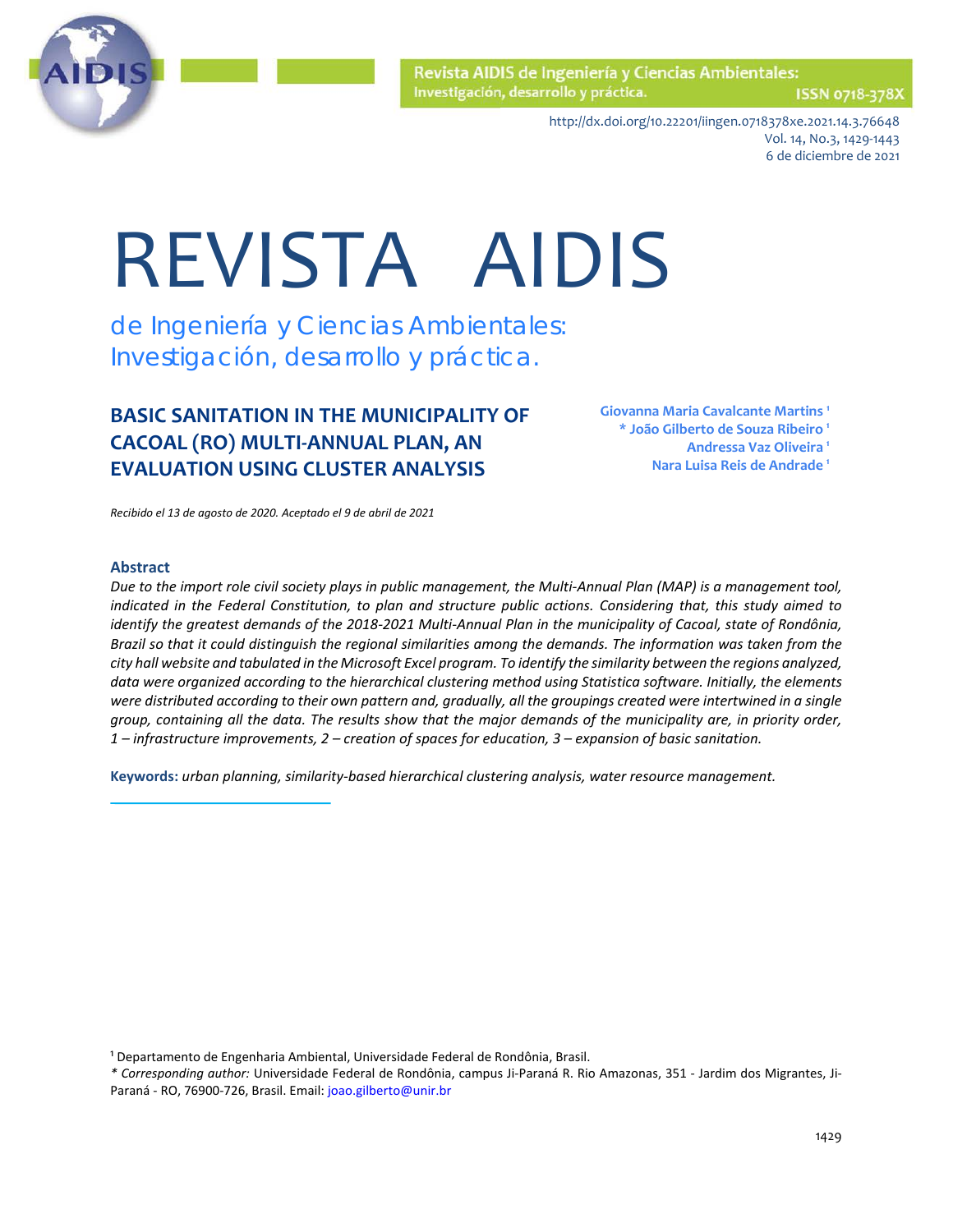

# **Introduction**

The human right to water supply warrants everyone to sufficient, affordable and safe access to water. Regarding the human right to sanitary sewage, it entitles affordable services made possible in a dignified, safe, hygienic and culturally accepted manner, (Albuquerque 2014). In Brazil, the economic planning denotes an important tool of public policy to the development of health, education, basic sanitation and social well-being.

Aiming to implement its constitutional obligations, the planning must follow the current legislation and engage the population in the decision-making process. The normative instruments of management are initiated by articles 182 and 183 of the Federal Constitution (FC) of 1988, whose main goal is to ordain the full development of the social functions of the city and ensure the well-being of its inhabitants (Brasil, 1988).

The City Statute, created in 2001 by the Federal Law No. 10,257 that regulates Articles 182 and 183 of the Federal Constitution, establishes important guidelines on urban policy that are still disregarded 19 years after its creation (Brasil, 2001).

In addition to the City Statute, the Law of Public Consortia and Joint Management, Law 11,107 of 2005 (Brasil, 2005), and Decree 6,017 of 2007 (Brasil, 2007)that regulates it, the Law of National Directives for Basic Sanitation, Law 11,445 of 2007) (Brasil, 2007a), and the National Policy on Solid Waste, PNRS – Law 12,305 of 2010 are tools that aim to change the current basic sanitation framework (Brasil, 2010).

Despite the expansion of investments, small municipalities and the North region still have a difficult access to resources (Borja, 2014). Thus, due to the important role civil society plays in public management, the 2018-2021 MAP, proposed by the municipality of Cacoal (RO), sought social engagement not only as a directive for the implementation of public policies, but also for its elaboration and planning. The participation of population and regional entities was achieved by public hearings and online voting, with proposals for the 2018-2021 MAP formulation. The MAP collective creative process, conceived by organized debate, qualifies and strengthens the planning (Ribeiro, 2013).

This study shows the priorities listed by 2018-2021 MAP, focusing mainly on the basic sanitation of the municipality of Cacoal (RO), and it discusses essential issues to regional development and how these actions reflect on collective health. The premise of basic sanitation is to improve the population's water quality and adequate hygiene conditions, in view of reducing the incidence of diseases, especially the ones disseminated by the water supply system. As an example, prior research restates the relationship between ineffective sanitation and cases of diarrhea in Brazil (Guimarães et al, 2013; Teixeira and Guilhermino, 2006; Rasella, 2013; Bellido *et al.*, 2010). In the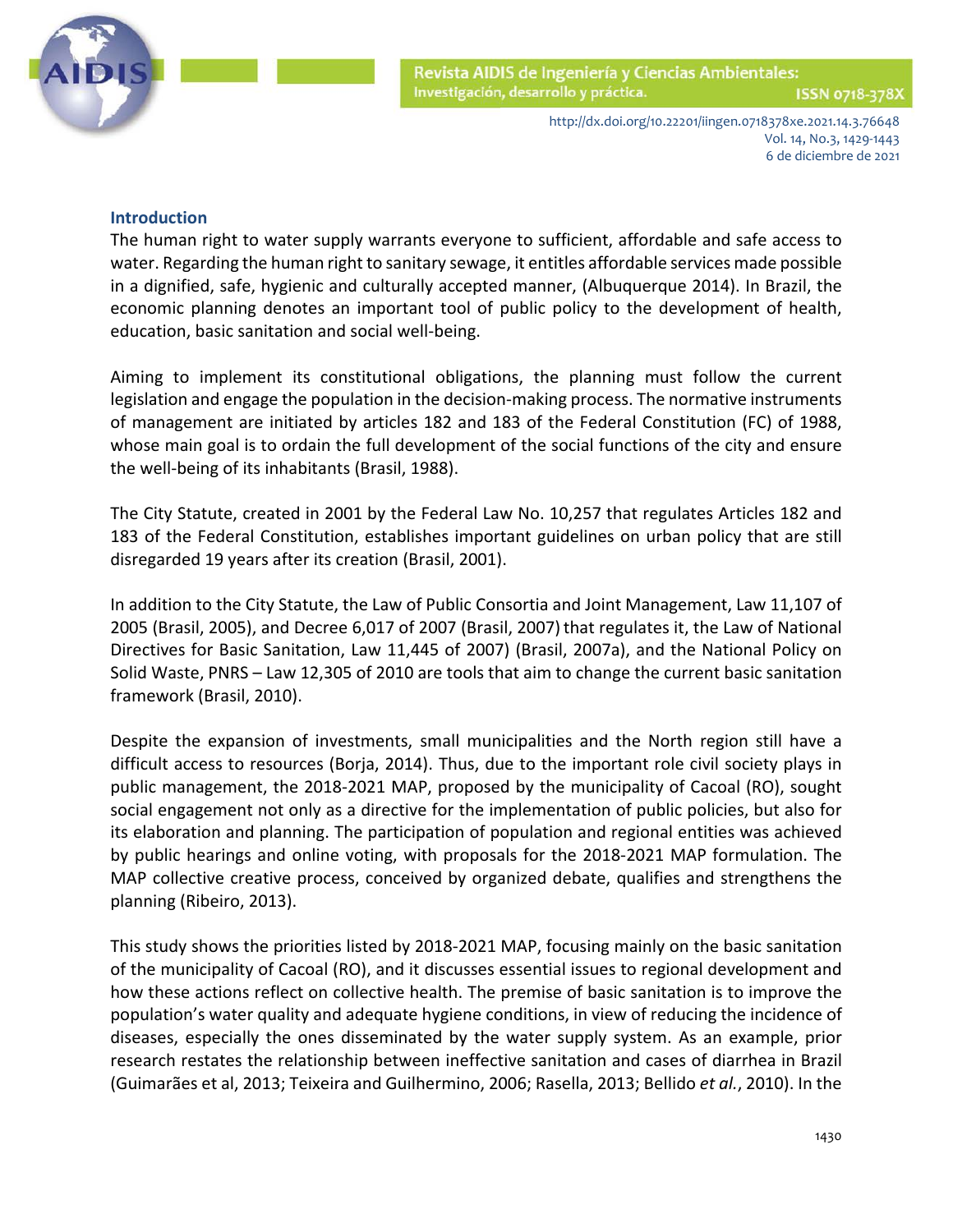

 North, there were 358.09 cases of waterborne diseases per 100,000 inhabitants, two times higher than the national average of 175.55 (Paiva and Souza, 2018)

The proposal presented contributes to the discussion of civil society participation in the construction and operation of actions regarding regional planning and development. Most importantly, it may allow a clear vision on how, in the municipality studied, the population participating in this important arena of debate considers the actions of basic sanitation to the detriment of other themes.

### **Methods**

#### *Study Area*

The area chosen for the study is the municipality of Cacoal, located in the southern part of the state of Rondônia, about 480 km distant from the capital, Porto Velho. To the south, Cacoal borders the municipalities of Rolim de Moura and Pimenta Bueno; to the east, Espigão D'Oeste; to the north, the state of Mato Grosso and, to the west, Ministro Andreazza, Presidente Médici and Castanheiras (IBGE, 2018).

The municipality of Cacoal has a land area of 3,792,948 km² and a population of 78,574 people, according to the last IBGE census (2010) (IBGE, 2010). Its population density is 20.72 people/km². The municipality urban area corresponded to 16.7 km².

For the 2018-2021 MAP formulation, the neighborhoodsin the municipality were clustered within nineteen regionals, according to Cacoal City Hall criterion. Each regional represented a specific set of neighborhoods, so that the demands of the population could be computed faster and more efficiently.

### *Data Collection*

Demand data were obtained by Cacoal City Hall website in request of 2018-2021 Cacoal MPA, in which public hearings and online voting were held to gather the most relevant interests of each regional. However, for this study, only public hearing data were used, as not every regional participated in the website online voting and it could interfere in the analysis results.

Then demand information was tabulated in the 2010 Microsoft Excel, following the priority order of the three most relevant priorities per region. To standardize the variables of similarity, the demands were listed from 1 to 3 and then divided by 19, number of regionals in the municipality. Thus, 0.0526 was obtained for priority three (or third-level priority action between the three listed), 0.107 for priority two (or second-level priority action between the three listed) and 0.157 for priority one (or first-level priority action between the three listed). These values were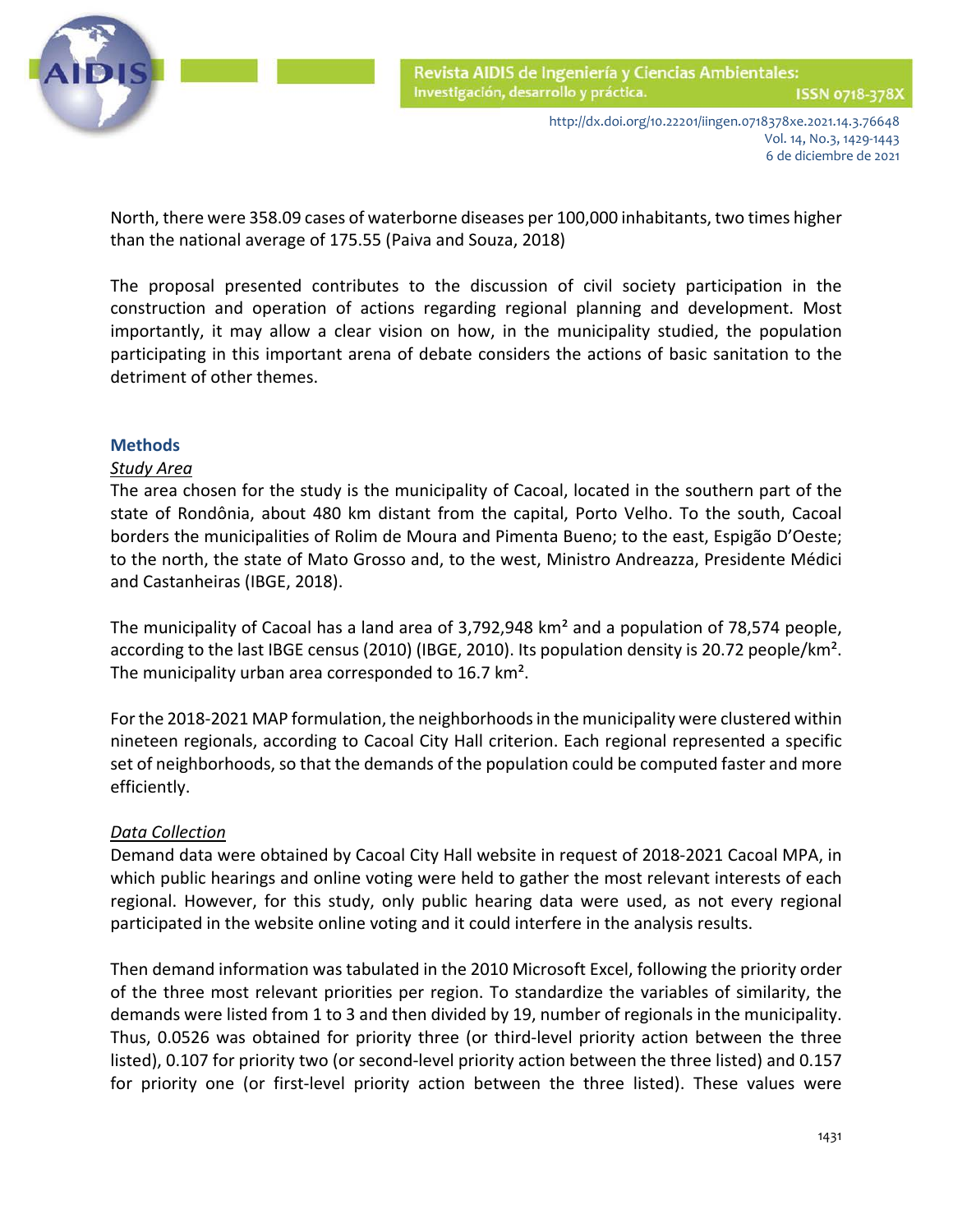

 converted into graphics with small, medium and large bar, to show the three priority categories in each regional within the urban areas 1 to 15 in Figure 1. In rural areas, 16 to 19, the information was given in Chart 1, as it was not possible to work with a scale that comprehended all the regionals in Figure 1 (shown in the Results section).

Data were organized according to the hierarchical clustering method, in which the elements are initially distributed according to their own pattern and, gradually, all the groupings created were intertwined in a single group that contained all the data.

In the beginning, groupings are small and have a high degree of similarity. Nonetheless, by the end of the process, few groupings are obtained, each of which may contain many elements and little similarity among them. To use the method, a similarity matrix is created by measuring the distance between the groupings, and the lowest value must be found, showing the most similar values (Vale, 2006). Given this context, dendograms appear as graphical representations in the shape of a "tree," illustrating the order in which the data were clustered.

The method of simple connection, in which the distance between two groupings is calculated though the distance among their most similar patterns, was chosen to calculate the distance between the demands of the population. This method shows good results for Euclidean distance, as well as for others (Viana, 2004)

Ward's method, in which the generated partitions aim to reduce the losses produced by each grouping, was used for the similarities between the demands made by Regional. The method created by Ward in 1963 is also known as the "Minimum Variance," in which groupings are obtained by maximizing homogeneity within-group (Mingoti, 2005). Thus, Ward's method attempts to minimize the sum of squares within-group, considering, for its initial formation, the variables that provide the smallest sum of squared deviations (Tomaz and Matos, 2017).

Finally, analysis graphs were generated by Statistica software, version 10.

### **Results**

## *Priorities listed in the Municipality of Cacoal (RO)*

Figure 1 shows the twenty-six demands for the municipality of Cacoal. These priorities were listed by regionals and converted into "categories." According to empirical findings, the most significant results among the urban area demands were: Paving, Day Care and Sewage Network, as they are the largest patterns graphically represented, often found among regionals. Nevertheless, these variables present great dissimilarity among other groupings – calculated by distance, as they comprise smaller and less similar groupings.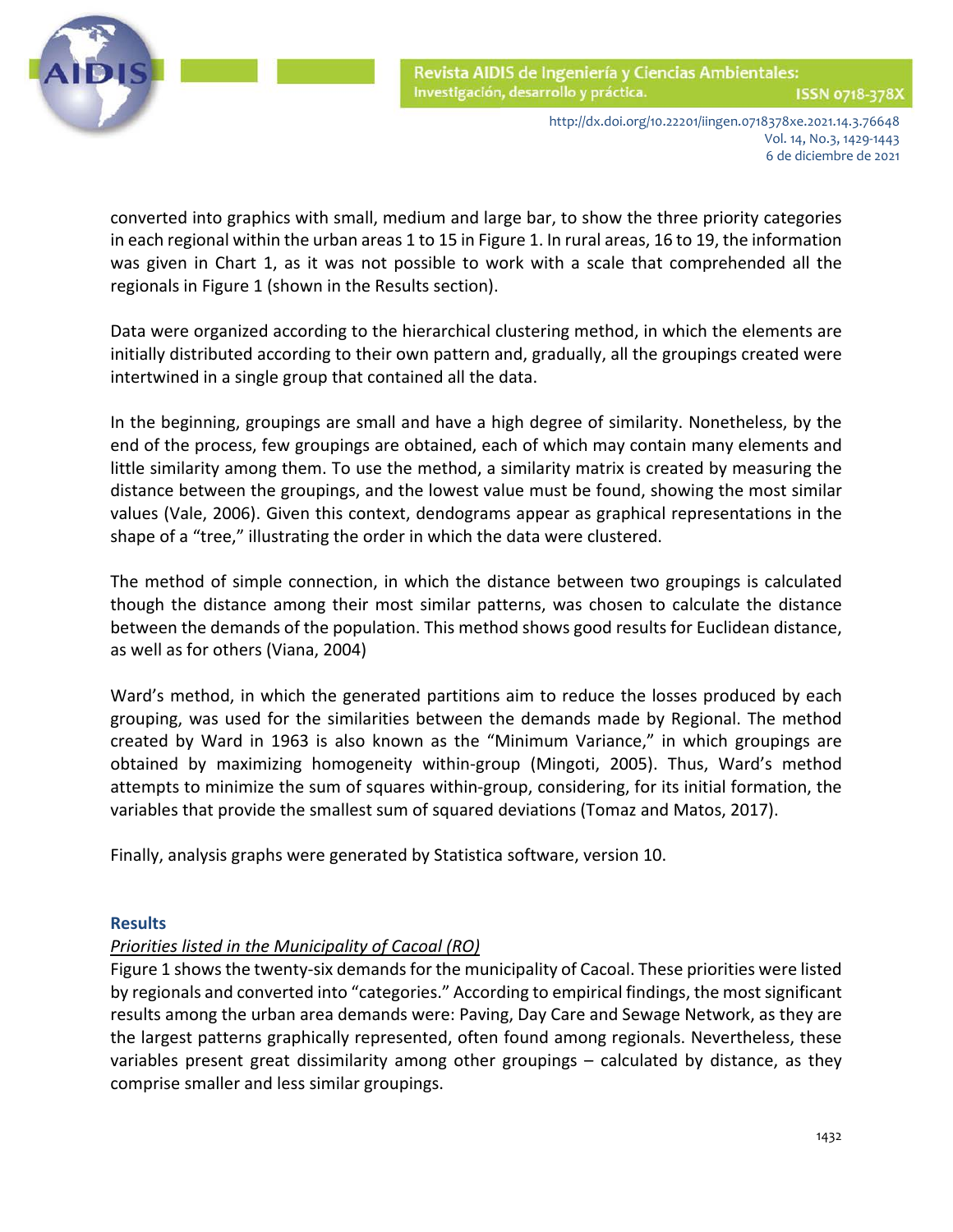

ISSN 0718-378X

http://dx.doi.org/10.22201/iingen.0718378xe.2021.14.3.76648 Vol. 14, No.3, 1429-1443 6 de diciembre de 2021





**Figure 1.** Priority actions listed for the urban area of the municipality of Cacoal (RO), in 2018-2021 Multi-Annual Plan.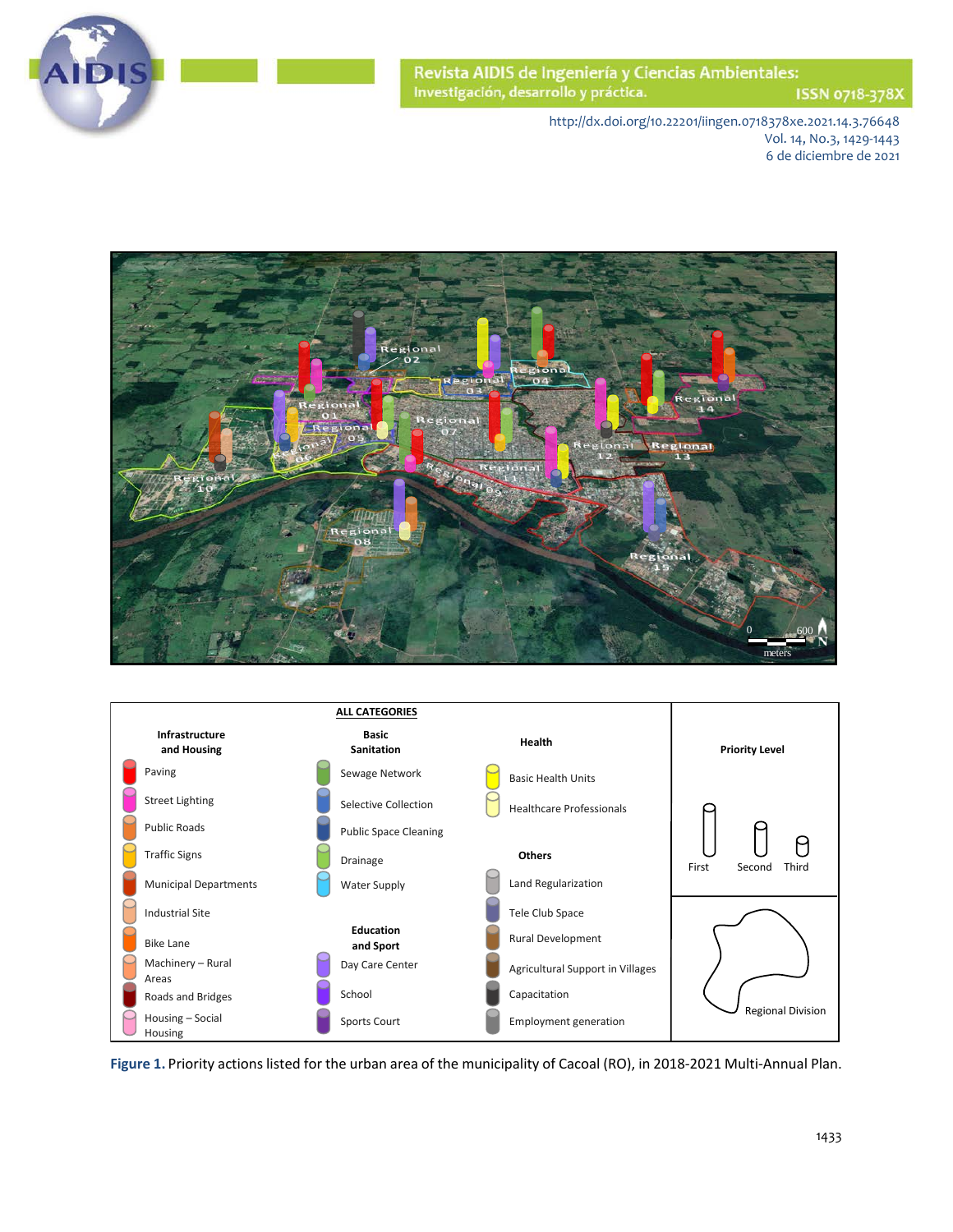

 After the three major demands for the urban area of the municipality, we observed that the capacitation and creation of Basic Health Units are prioritized, followed by the expansion of drainage systems. Other elements have great similarity among them, which suggests these variables are not priorities claimed by the population. However, they are relevant enough to be among the 26 listed categories.

Chart 1 shows the priorities listed by the population in relation to Regional 16, 17, 18 and 19. These regionals were not shown with the central urban area of the municipality, in Figure 1, due to their distant geographic position, which hampered the use of an adequate scale.

| art 1. Friority actions iisted for the rural area or the municipality or cacoal (NO), in 2010-2021 Multi-Annuar Fia |             |                     |                                    |                                            |
|---------------------------------------------------------------------------------------------------------------------|-------------|---------------------|------------------------------------|--------------------------------------------|
|                                                                                                                     | Regionals   | Priority Level      |                                    |                                            |
|                                                                                                                     |             | First               | Second                             | Third                                      |
|                                                                                                                     | Regional 16 | Paving              | School                             | <b>Basic Health Units</b>                  |
|                                                                                                                     | Regional 17 | Land Regularization | <b>Water Network</b>               | Generation of<br>employment                |
|                                                                                                                     | Regional 18 | Capacitation        | Machinery - Rural Areas            | <b>Rural Development</b>                   |
|                                                                                                                     | Regional 19 | Roads and Bridges   | Housing – Social<br><b>Housing</b> | Agricultural Support in<br><b>Villages</b> |

**Chart 1.** Priority actions listed for the rural area of the municipality of Cacoal (RO), in 2018-2021 Multi-Annual Plan

The results are informed through the Chart: infrastructure, basic sanitation and health actions are demanded. As they are also rural regions, the demand for construction of roads and bridges (in the infrastructure area) is emphasized; furthermore, Regional 19, composed of the municipality's indigenous land, demands rural development and agricultural support.

## *Regional similarity and demand for public services*

Figure 2 shows the similarity between the demands of each Regional.

Regarding the similarity between the nineteen regionals, two large groupings are observed where remaining hierarchies are clustered. For this, an imaginary line, 0.6 parallel to the horizontal distance, is drawn. This line intersects the lines of the largest grouping generated, which covers all the data.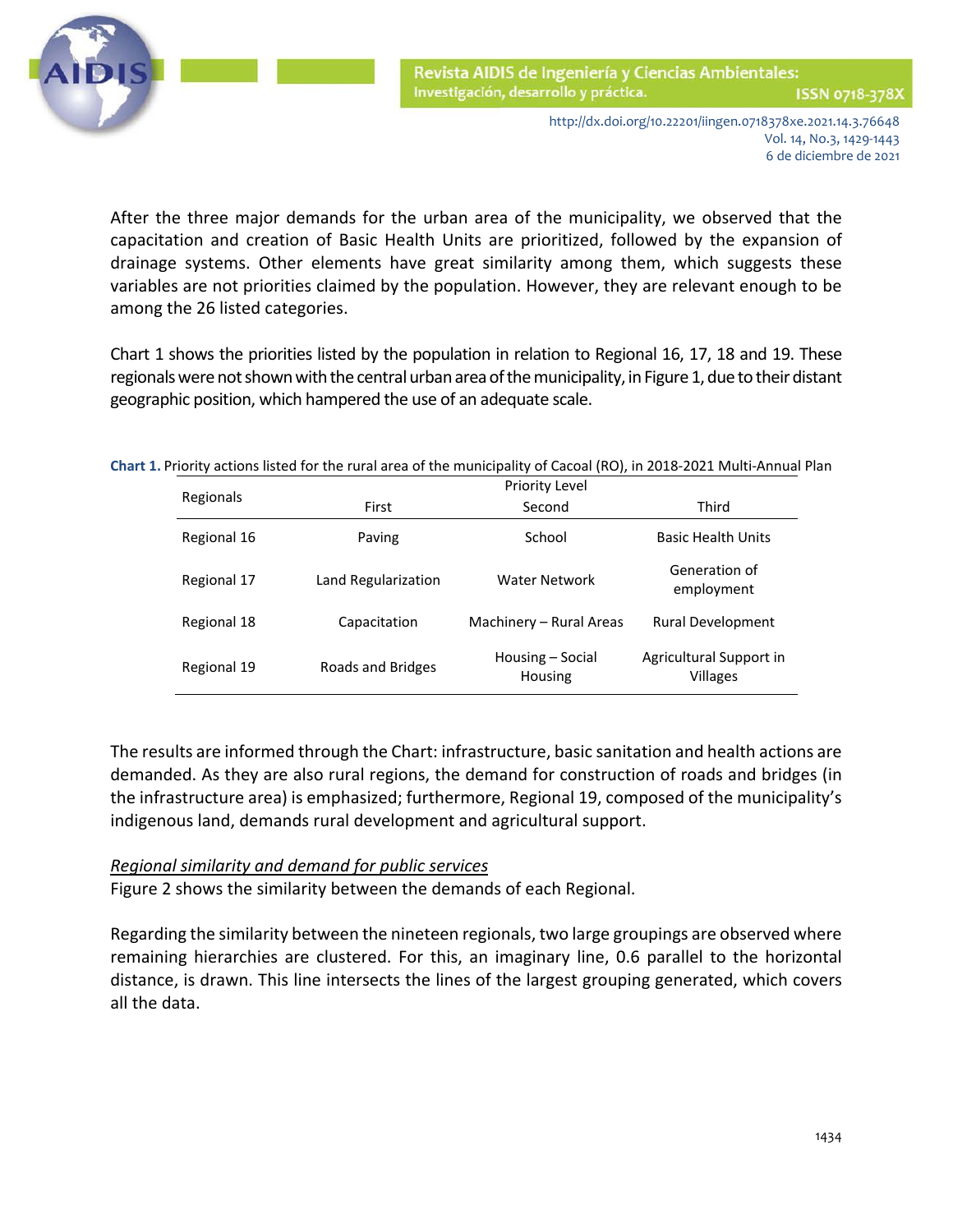

ISSN 0718-378X

http://dx.doi.org/10.22201/iingen.0718378xe.2021.14.3.76648 Vol. 14, No.3, 1429-1443 6 de diciembre de 2021



**Figure 2.** Cluster of the Regionals studied.

### *Group 1*

In Group 1, the first grouping is formed primarily by Regions 12 and 11, the most similar of the cluster, with an approximate distance of 0.09. It means that both regionals listed Street Lighting and Basic Health Units as first and second-level priorities, respectively. In addition, they are neighboring regions, showing a lack of public actions for that specific area of the city. Next, there is Regional 3, whose Euclidean distance was 0.2, more similar to regionals 12 and 11. The first demand of this regional is related to the Basic Health Unit. Regionals 15, 8 and 6, in turn, showed great similarity among themselves. Their distance was 0.18, and their first demand is for day care centers.

Regionals 6 and 15 are also similar, as they both lack urban cleaning services. The distance of regionals 19 and 17 was about 0.29, followed by regionals 18 and 2, whose distance was about 0.18. Finally, Regional 10 showed about 0.29 similarity when compared to regions 18 and 2, generally related to capacitation, improvement of municipal departments, as well as actions related to rural development and supply of water, concluding the elements of the first group.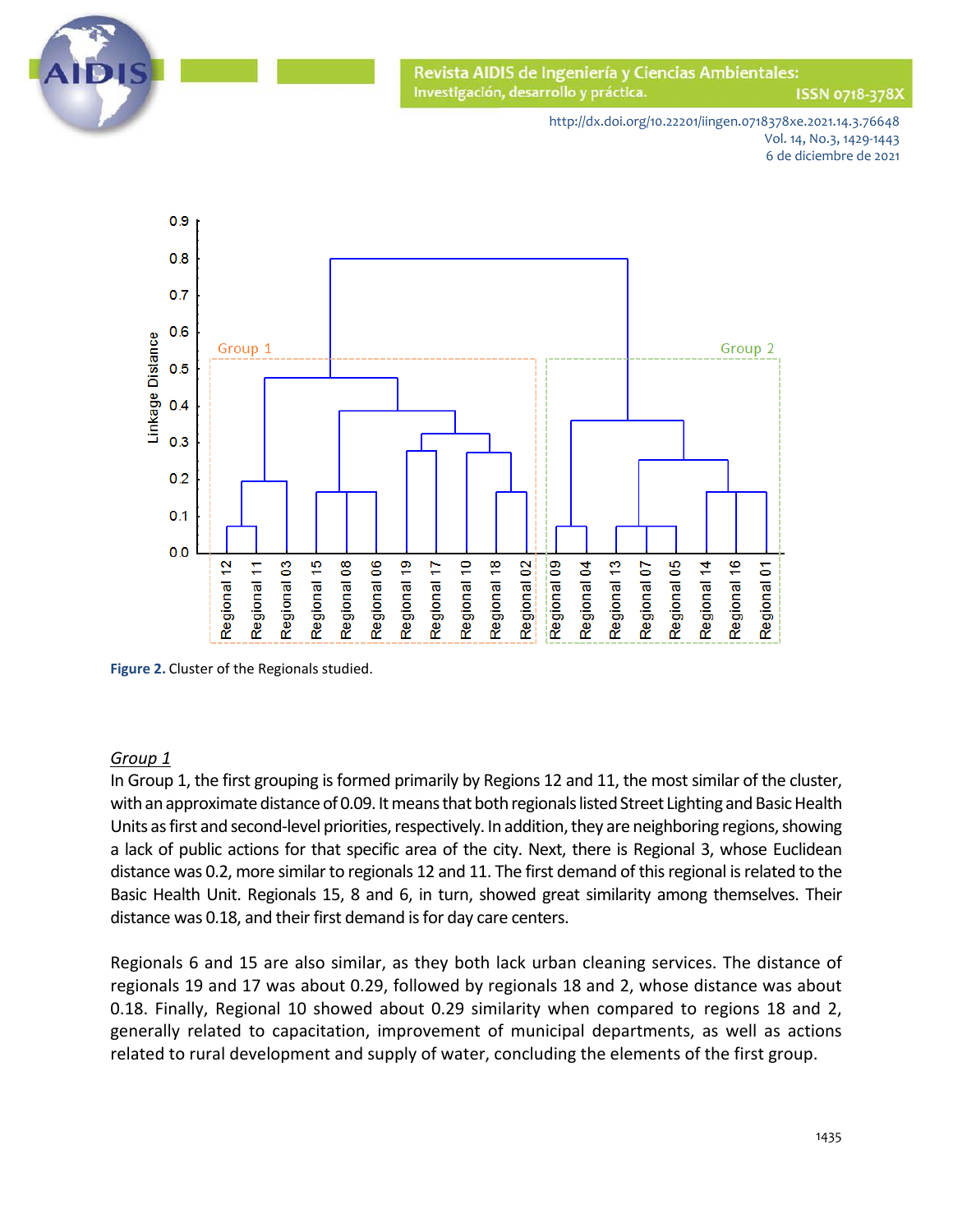

# *Group 2*

In Group 2, the most similar Regionals were 9 and 4, and their distance was approximately 0.09. This association is related to the needs of implementation of Sanitary Sewage Networks, followed by a paving request. After the first grouping, the distance of the regionals 13, 7 and 5 was 0.09, the same as before. They prioritize the same demands: paving at first-level and Sanitary Sewage in second-level. Finally, the distance of regionals 14, 16 and 1 was approximately 0.18, stablishing their similarity. Such association is presented mainly by the demand for paving.

## *Group 1 and Group 2: comparison*

Ward's method results showed that the elements of the Group 2, formed by regionals 9, 4, 13, 7, 5, 14, 16 and 1, are more similar among themselves when compared to the elements of the Group 1, in which the greater similarity was presented by the grouping of regionals 12 and 11. Therefore, regionals of the second cluster have similar, if not the same, demands for the municipality, thus showing that these areas, although geographically distant from each other, share the same problems in infrastructure, health, sanitation and alike.

This analysis is also valid for regionals of Group 1. However, the similarity between them is smaller when compared to regionals of Group 2,  $-$  except the regionals 12 and 11  $$ suggesting they have similar demands, and perhaps the same problems aforementioned. Empirical findings indicate these regionals are not in such a vulnerable situation as regionals present in Group 2.

## *The Basic Sanitation strand among social demands*

Regarding categories framed in Basic Sanitation – water network, drainage, public space cleaning, selective collection and sewage network – a histogram of multiple variables was generated, as shown in Figure 3.

The higher levels illustrated are inversely proportional to the demand for sanitation, since their class values vary from -0.02 to 0.00. This level suggests that most of the analyzed variables are not priorities of the regionals, fact discussed in Figure 1, which shows that Paving, Day Care and Sewage Network are the most demanded measures by the population. However, classes between 0.04 and 0.06 demand for Sewage Network and selective collection actions, in which the occurrence frequency was approximately 1.

Within the same class, the demand for Public Space Cleaning frequency was 2. Between classes 0.10 to 0.12 the demand for Selective Collection and Water Network frequency was 1, followed by 2.5 for Drainage. Finally, in class 0.14 there is only demand for Sewage Network, whose frequency was 2.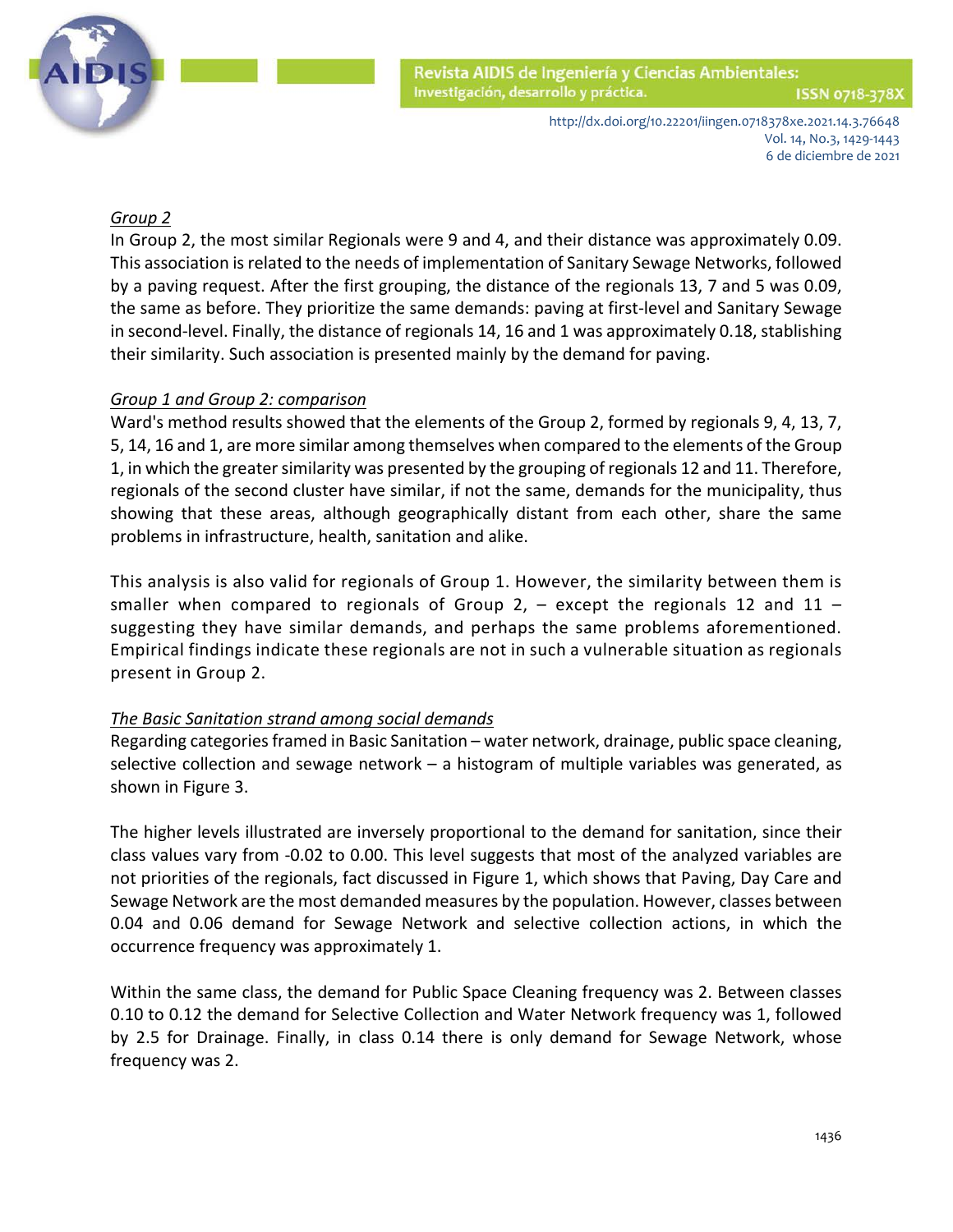

ISSN 0718-378X

http://dx.doi.org/10.22201/iingen.0718378xe.2021.14.3.76648 Vol. 14, No.3, 1429-1443 6 de diciembre de 2021



**Figure 3.** Histogram of Basic Sanitation variables listed in the demands of the 2018-2021 MPA of the municipality of Cacoal (RO).

Consequently, the most demanded sanitation actions are those regarding Sewage and Drainage Network; sewage because it appears in two distinct classes, although on different frequencies – defining which region prioritizes the action the most – and drainage network because it is the highest positive frequency of the analysis, even though present in a single class. This fact is emphasized by the trend lines representing the behavior of the set variables whenever different from one another – which suddenly decrease from the highest negative value to the lowest positive. Trend lines for Sewage Network and Drainage are more uniform, extending cohesively until suppressed by the class axis.

Figure 4 shows the similarity among regionals whose demands are Basic Sanitation practices.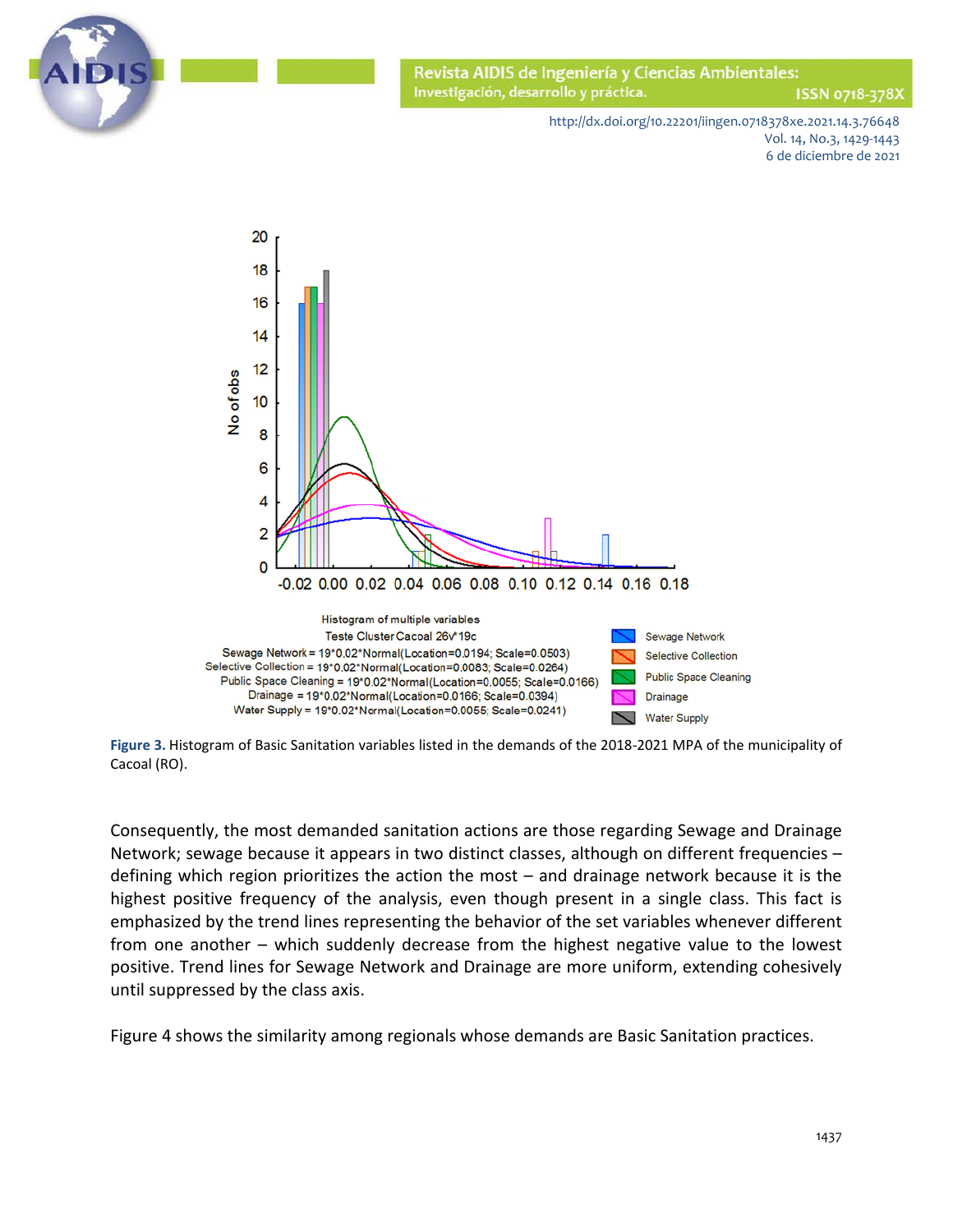

ISSN 0718-378X

http://dx.doi.org/10.22201/iingen.0718378xe.2021.14.3.76648 Vol. 14, No.3, 1429-1443 6 de diciembre de 2021



**Figure 4.** Relationship between the demand for Basic Sanitation practices, by Regional.

Assuming the distances presented on the y axis as the parameter, 0.00 is the minimum demand value and 0.18 the maximum. Therefore, it is evident the higher patterns represent the level of interest in a given sanitation action per analyzed area, justifying the similarity between the regionals.

Regionals 3 and 9 showed 0.12 similarity in the demand of Sewage Network, followed by regional 1, with 0.04 similarity. Regarding the claim for Selective Collection in the municipality, regional 3 presented a similarity of 0.04 when compared to regional 15, in which the demand value was 0.10. In the regionals 5 and 11, in turn, the similarity level was 0.06 regarding the claim for cleaning public space. Regionals 5, 7 and 13 presented the same level of similarity regarding expansion of drainage systems, and the euclidean distance was 0.08. Finally, only regional 17 showed a significant value of 0.12 regarding the demand for Water Network.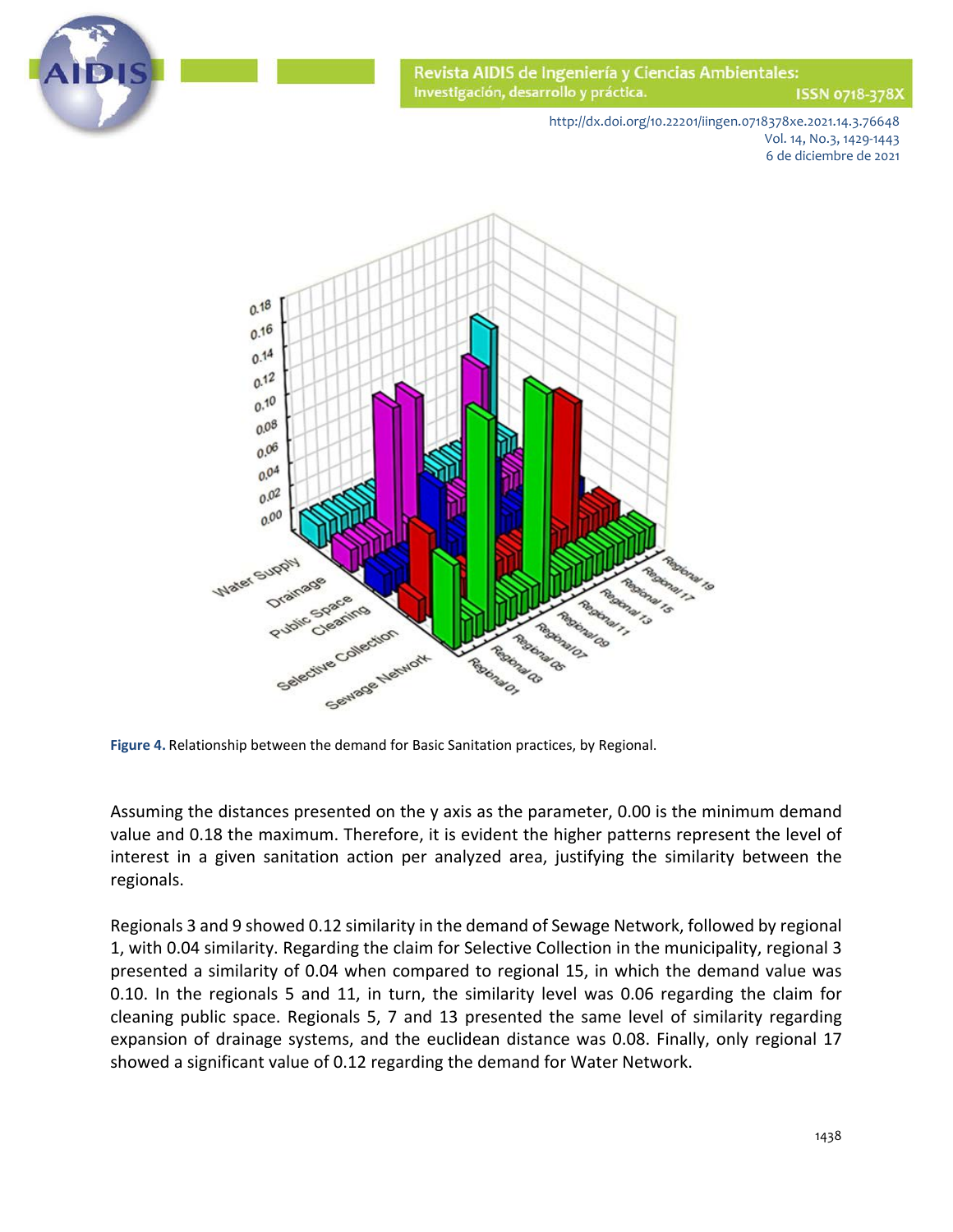

ISSN 0718-378)

http://dx.doi.org/10.22201/iingen.0718378xe.2021.14.3.76648 Vol. 14, No.3, 1429-1443 6 de diciembre de 2021

 Results illustrated in Figure 4 show that the demand for Basic Sanitation, per regional, reinforces what had been previously discussed in Figure 3: that the major demands for sanitation in the municipality are the Sewage and Drainage Systems, followed by Waste Collection, Urban Cleaning Services and, finally, Water Network. However, the graph specifically detects which regions resemble by reporting major sanitation problems, and concisely demonstrates the similarity among them.

Therefore, the results show that the population of the municipality studied needs, in priority order of demand:  $1$  – infrastructure improvements,  $2$  – creation of spaces for education,  $3$  – expansion of basic sanitation. It also indicates what are the major problems shared among study areas, as demands depend on the lack of listed services.

#### **Discussion**

The Multi-Annual Plan should establish the intersection among objectives of the State, forming a long-term planning, medium-term government policies and performing the expenditures foreseen by the budget (Paulo, 2010). Considering that, an MPA is elaborated in two stages:  $1$ identification of demands, problems and potentialities; 2 – identification of the root causes of problems (Pinheiro, 2012). The relationship between urban development and the public power is meaningful, and their thematic coexistence is different or redundant within the same spaces

In the urban area of the municipality of Cacoal (RO), demands were observed in different sectors, especially Infrastructure and Housing, Health, Basic Sanitation and Education and Sports, open to community participation. In a similar study, founds that for Curitiba (PR) 2018-2021 MPA public hearing "meeting," the resulting priorities were: "Safety," "Health," "Education" and "Sports and Leisure."

In another work, was made a document analysis on the Multi-Annual Plan demands, the Budget Directives, and the Santana do Livramento (RS) Annual Budget Law (Ferreira, 2010). The study found that such demands are not being met, which causes part of the population to distrust and doubt the effectiveness of the project, given the low investment of the municipality. Thus, in order to have a participatory democracy, there must be a wider societal participation on deciding the distribution of budgetary resources, an improved access to public resources, and an increasing Participatory Budgeting capacity to decide and establish rules.

Although environmental sanitation conditions have improved over the years, in Brazil they are still insufficient. In the Northern region, just over half of the population (57.1%) is covered by the service, below the reality of other regions. Although North is located between two large hydrographic basins,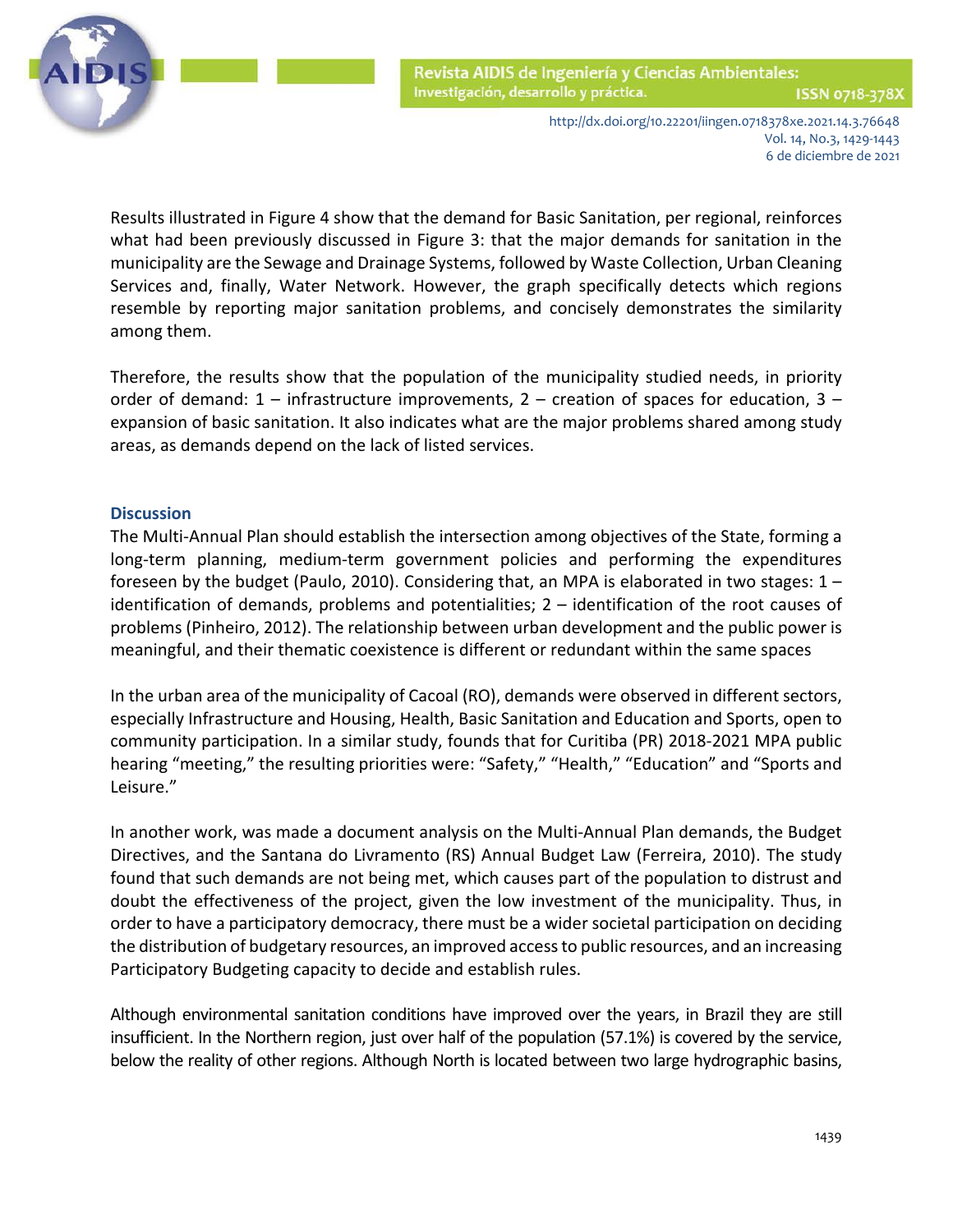

ISSN 0718-378X

http://dx.doi.org/10.22201/iingen.0718378xe.2021.14.3.76648 Vol. 14, No.3, 1429-1443 6 de diciembre de 2021

 the population has little access to drinking water, reality experienced in several Amazonian states: Amazonas, Acre, Amapá, Pará, Roraima, Rondônia and Tocantins (Bordalo, 2017).

In Amapá, whose capital is Macapá, has one of the lowest basic sanitation rates in Brazil, with 36.92% water treatment facilities, significantly lower than the national average. The lack of sanitation in Macapá causes serious problems to its population and their rights, especially to the most vulnerable classes.

Sanitation investments and Health Conditions improvements, reduce social inequalities within most fragile communities (Moura *et al.*, 2010). The synthesis of the results from other studies is described in Chart 2.

Therefore, ensuring public health stimulates the creation of policies that embrace and solve environmental, economic and social issues. Thus, understanding the characteristics of municipalities and regions is important for planning and decision making.

| Author/Year                 | <b>Summary of Results</b>                                                                                                                                                                                                                                                                                                                                          |  |  |
|-----------------------------|--------------------------------------------------------------------------------------------------------------------------------------------------------------------------------------------------------------------------------------------------------------------------------------------------------------------------------------------------------------------|--|--|
| Paulo (2010)                | The MPA was created to be a strategic planning and management tool, however the structure<br>and methodologies adopted over the years have kept it away from this purpose.                                                                                                                                                                                         |  |  |
| Moura et al. (2010)         | In recent years, hospitalization for gastroenteritis is more evident in regions with precarious<br>socioeconomic conditions, especially regions where sanitation services are ineffective.                                                                                                                                                                         |  |  |
| Ferreira (2010)             | Potential for urban development, as well as creating more democratic planning. In contrast,<br>there is the conflict between public authorities and the scarcity of agreements or consortia,<br>and budgetary resources.                                                                                                                                           |  |  |
| Rosa et al. (2017)          | With the lack of fulfillment of demands, it was found that for there to be participatory<br>democracy, in addition to increasing popular participation in decision-making, there must be<br>an increase in access to public resources of the Participatory Budget.                                                                                                 |  |  |
| Oliveira e Moraes<br>(2017) | In terms of management, planning, development, critical analysis and control, they happened<br>in an insufficient way, causing the lack of water supply in the city of Macapá, northern region<br>of Brazil. Thus, there must be planning with a focus on sustainable water management, so<br>that sanitation services reach the sustainability goals established. |  |  |
| Bordalo (2017)              | The water crisis in the Brazilian Amazon is not related to low water availability, but is the result<br>of poor management of water resources available in the region, as well as low technological<br>and financial investment, both public and private.                                                                                                          |  |  |
| Pinheiro (2018)             | Although there are strategies for the development of the state based on theories, it is noted<br>that most of them are planned without a thorough study of the real demands of the<br>population, implying that the economic programming and the allocation of budgetary<br>resources are built according to the wishes of the rulers.                             |  |  |
| Oliveira et al. (2018)      | The documentary study showed that the 2006-2009 MPAs had little interaction with citizens,<br>as well as the years 2010-2013. The survey found that over the years, the 2014-2017 and<br>2018-29021 MPAs have been more socially closer to the management system, although the<br>number of participations has decreased.                                          |  |  |

**Chart 2.** Comparison between results of studies in the literature.

*Source: The authors*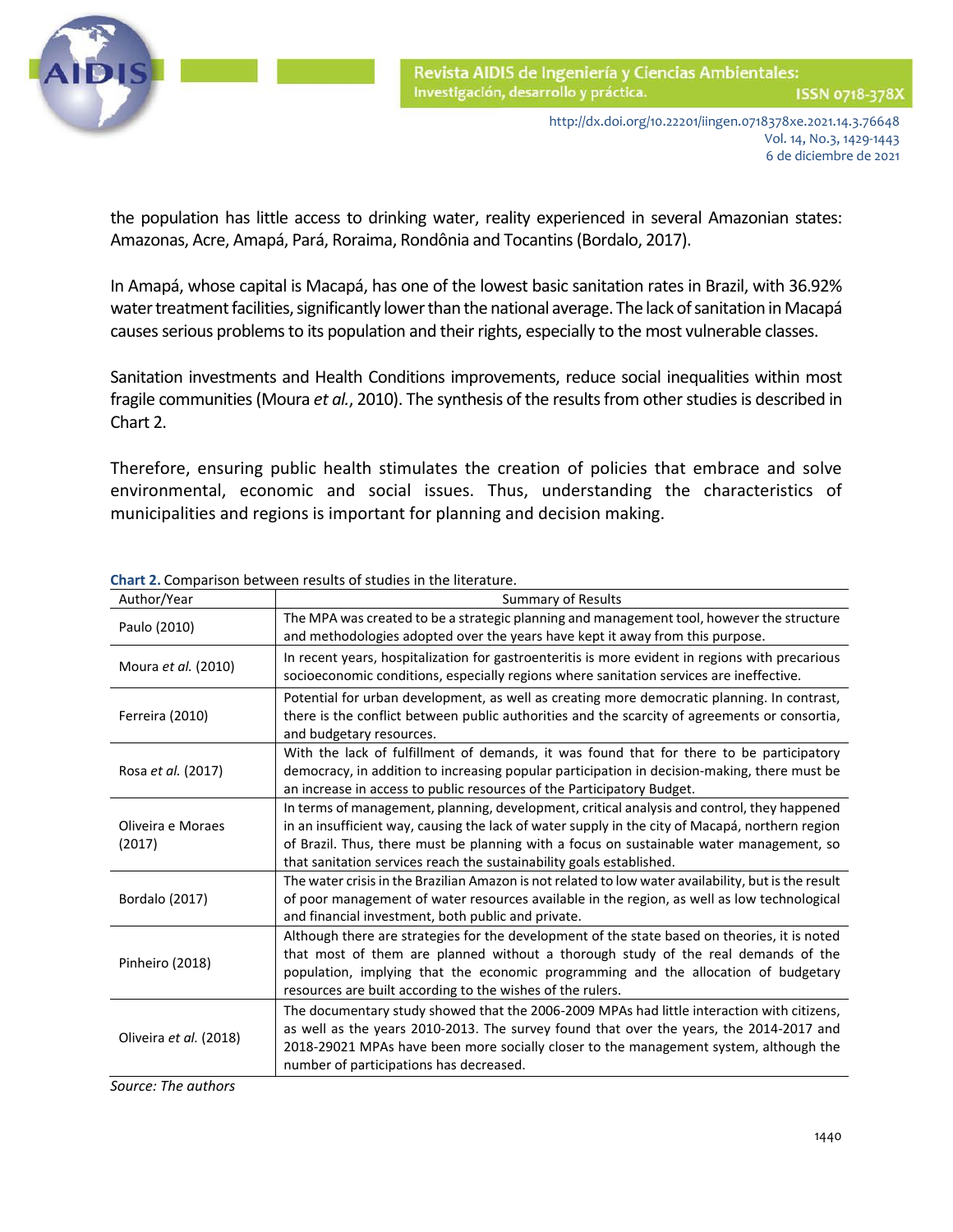

> http://dx.doi.org/10.22201/iingen.0718378xe.2021.14.3.76648 Vol. 14, No.3, 1429-1443 6 de diciembre de 2021

# **Conclusion**

The cluster analysis enabled the consistent presentation of the major demands resulting from the 2018-2021 MPA, in the municipality of Cacoal. It sought to emphasize the import role civil society plays in public management decisions, in which social engagement not only acted as a directive for the implementation of public policies, but also for its elaboration and planning.

The data show that the major demands of the municipality are, in priority order: 1 – infrastructure improvements, this means that the population of the municipality wants infrastructure improvements in most of the regions, mainly in relation to Paving and Street Lighting; 2 – creation of spaces for education, the data also show a recurring desire of the population of Cacoal (RO) to expand spaces for basic education with Day Care Center; 3 – expansion of basic sanitation, it is possible to highlight that Sewage Network or Drainage are also requested by the population, according to a survey carried out in this study.

Still in relation to basic sanitation, Sewage Network was considered at first-level priority in regionals 4 and 9. In turn, Drainage was considered at second-level priority in regionals 5, 7 and 13. Selective Collection and Public Space Cleaning they were also listed as second-level priority or third-level priority in regionals 2, 6, 11 and 15. Finally, a Water Wupply was placed as a secondlevel priority in regional 17, which is located in the rural area. This shows that more than half of the Cacoal's regions consider it necessary to increase financial resources in basic sanitation.

Furthermore, this study can serve as a basis for further studies, which it might show whether the demands were met, and whether the civilians are in better conditions regarding the services offered by the public authorities.

#### **Acknowledgments**

The authors would like to thank the Municipality of Cacoal (RO), Fundação Rondônia de Amparo ao Desenvolvimento das Ações Científicas e Tecnológicas e à Pesquisa do Estado de Rondônia (FAPERO), PIBIC/CNPq - UNIR.

#### **References**

- Albuquerque, C. de (2014) *Realização dos Direitos Humanos à Água e Saneamento.* Um manual da relatora especial da ONU, Catarina de Albuquerque, Volumes **1–9**: Introdução, Enquadramentos, Financiamento, Serviços, Monitorização, Justiça, Princípios, Listas de verificação e Fontes. Acesso em: 20 de fev. 2019. Disponível em: <http://www.ohchr.org/EN/issues/waterandsanitation/SRWater/pages/handbook.aspx>
- Bellido J.G., Barcellos C, Barbosa F.S., Bastos F.I. (2010) Saneamiento ambiental y mortalidad en niños menores de 5 años por enfermedades de transmisión hídrica en Brasil. *Rev Panam Salud Pública*, **28,** 114-20. Acesso em: 20 fev. 2019. Disponível em[: https://www.arca.fiocruz.br/handle/icict/1965](https://www.arca.fiocruz.br/handle/icict/1965)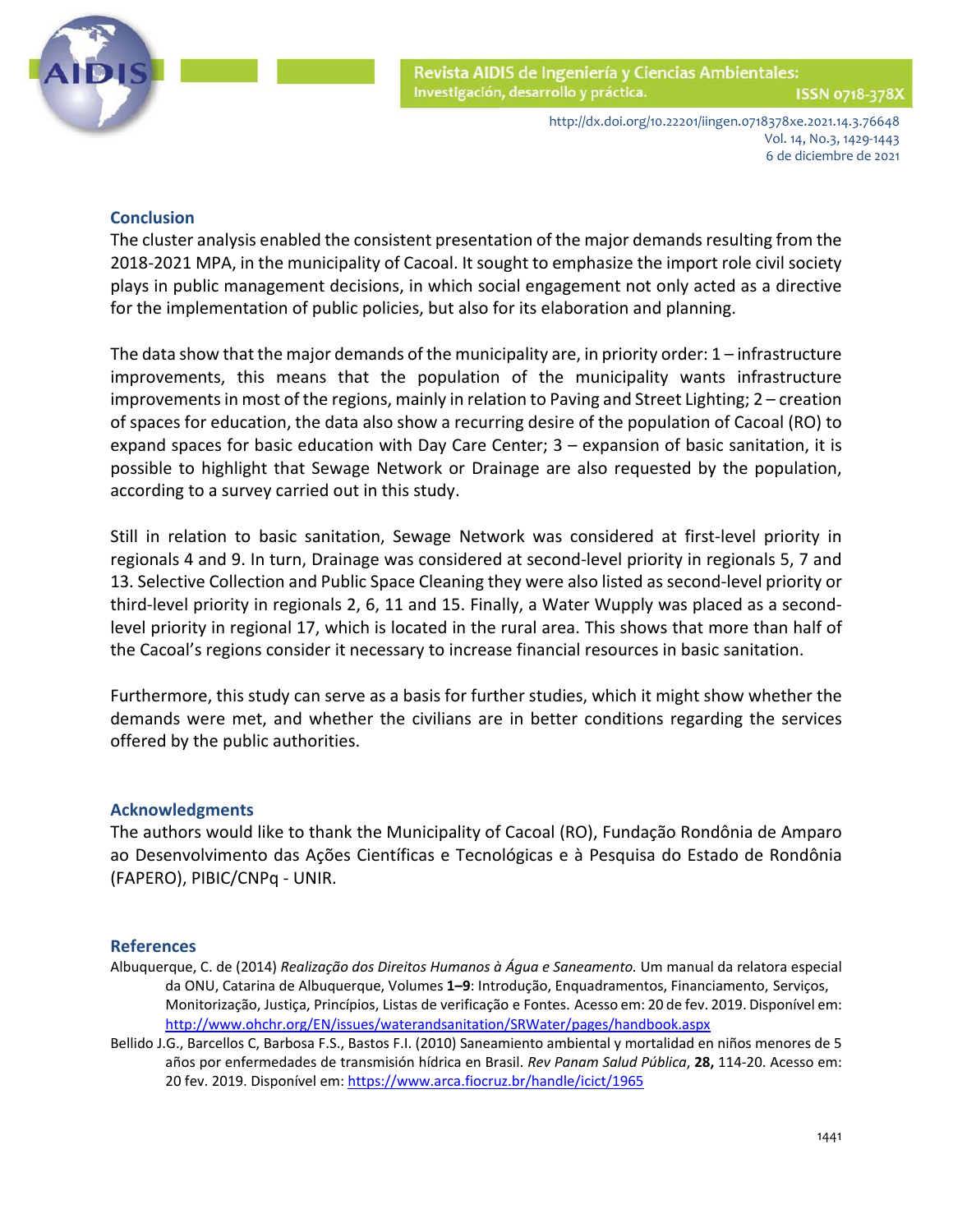

- Borja, P. C. (2014) Política pública de saneamento básico: uma análise da recente experiência brasileira. *Revista Saúde e Sociedade,* **23**, 432-447. Acesso em: 13 de fev 2019. Disponível em: [https://www.scielo.br/scielo.php?script=sci\\_arttext&pid=S0104-12902014000200432](https://www.scielo.br/scielo.php?script=sci_arttext&pid=S0104-12902014000200432)
- Bordalo, C. A. (2017) O paradoxo da água na região das águas: o caso da Amazônia brasileira. *Geousp – Espaço e Tempo,* **21**(1), 120-137. <http://dx.doi.org/10.11606/issn.2179-0892.geousp.2017.107531>
- Brasil (1988) *Constituição da República Federativa do Brasil. Brasília, DF:* Senado Federal: Centro Gráfico, 1988. Acesso em: 19 de fev 2019. Disponível em[: http://www.planalto.gov.br/ccivil\\_03/constituicao/constituicaocompilado.htm](http://www.planalto.gov.br/ccivil_03/constituicao/constituicaocompilado.htm)
- Brasil (2001) *Lei Federal n.º 10.257, de 10 de julho de 2001. Regulamenta os arts. 182 e 183 da Constituição Federal, estabelece diretrizes gerais da política urbana e dá outras providências***.** Acesso em: 20 de fev. 2019. Disponível em: http://www.planalto.gov.br/ccivil/ Ato2004-2006/2005/Lei/L11107.htm
- Brasil (2005) *Lei nº 11.107, de 6 de abril de 2005. Dispõe sobre normas gerais de contratação de consórcios públicos e dá outras providências.* Acesso em: 20 de fev. 2019. Acesso em 05 de jun. 2019. Disponível em: [http://www.planalto.gov.br/ccivil\\_03/\\_ato2004-2006/2005/lei/l11107.htm](http://www.planalto.gov.br/ccivil_03/_ato2004-2006/2005/lei/l11107.htm)
- Brasil (2007) *Decreto Nº 6.017, de 17 de janeiro de 2007 Regulamenta a Lei no 11.107, de 6 de abril de 2005, que dispõe sobre normas gerais de contratação de consórcios públicos.* Acesso em 05 de jun. 2019. Disponível em[: http://www.planalto.gov.br/ccivil\\_03/\\_ato2007-2010/2007/decreto/d6017.htm](http://www.planalto.gov.br/ccivil_03/_ato2007-2010/2007/decreto/d6017.htm)
- Brasil (2007) *Lei nº 11.445, de 05 de janeiro de 2007. Estabelece diretrizes nacionais para o saneamento básico.* Publicada no Diário Oficial da União de 08 de janeiro de 2007 e retificada em 11 de janeiro de 2007. Acesso em 05 de jan. 2019. Disponível em: http://www.planalto.gov.br/ccivil 03/ ato2007-[2010/2007/lei/l11445.htm](http://www.planalto.gov.br/ccivil_03/_ato2007-2010/2007/lei/l11445.htm)
- Brasil (2010) *Lei nº 12.305, de 02 de agosto de 2010. Institui a Política Nacional de Resíduos Sólidos; altera a Lei no 9.605, de 12 de fevereiro de 1998; e dá outras providências.* Acesso em 05 de jan. 2019.Disponível em: [http://www.planalto.gov.br/ccivil\\_03/\\_ato2007-2010/2010/lei/l12305.htm](http://www.planalto.gov.br/ccivil_03/_ato2007-2010/2010/lei/l12305.htm)
- Ferreira, A. S. (2010) Instituições políticas locais versus instrumentos de planejamento e gestão urbana no município de Itaituba-PA. *Revista Brasileira de Gestão e Desenvolvimento Regional, G&DR,* **6(**3)**,** 22-49, *setdez/2010,* Taubaté, SP, Brasil. Acesso em: 22 de fev. 2019. Disponível em: <https://www.rbgdr.net/revista/index.php/rbgdr/article/view/292>
- Guimarães, R.M., Asmus C.I.R.F., Oliveira S.A., Mazoto M.L. (2013) Acesso ao saneamento básico e a internação por doença diarreica aguda: Um estudo da vulnerabilidade infantil. *Revista de Salud Ambiental*, 2013; **13**(1),22 29. Acesso em 20 de fev. 2019 disponível em:<http://ojs.diffundit.com/index.php/rsa/article/view/494/412>
- IBGE, Instituto Brasileiro de Geografia e Estatística (2018) *Perfil dos municípios brasileiros: Saneamento básico, Aspectos gerais da gestão da política de saneamento básico*. 2017 / IBGE, Coordenação de População e Indicadores Sociais. - Rio de Janeiro. 39 pp.
- IBGE, Instituto Brasileiro de Geografia e Estatística (2010) *Censo 2010*. Rio de Janeiro: Fundação Instituto Brasileiro de Geografia e Estatística, 2010. Acesso em 15 de fev. 2019. Disponível em:<http://ibge.gov.br/cidades>
- Mingoti, S. A, (2005) *Análise de dados através de métodos de estatística multivariada: uma abordagem aplicada.* Belo Horizonte: Editora UFMG. 297 pp.
- Moura B. L. A., Cunha R. C., Aquino R, Medina M.G., Mota E. L. A., Macinko J., Dourado, I. (2010) Principais causas de internação por condições sensíveis à atenção primária no Brasil: uma análise por faixa etária e região. *Rev Bras Saúde Matern Infant.*; **10**, 583-91.
- Oliveira, O. C., Moraes, S. C. (2017) Desafios para a sustentabilidade na gestão dos serviços de abastecimento de água na Amazônia: aspectos socioambientais e econômicos do sistema de abastecimento de água na cidade de Macapá-AP. *Espacios,* **38**(22), 27.
- Oliveira, D. T. de, Oliveira, Antonio G. de, Vicentin, Ivan C. (2018) Participação social no planejamento goveridntal municipal: um estudo em planos plurianuais de uma capital brasileira, *Revista Contribuciones a las Ciencias Sociales*. Acesso em 26 de fev. 2019. Disponível: [https://www.eumed.net/rev/cccss/2018/09/planejamento](https://www.eumed.net/rev/cccss/2018/09/planejamento-governamental.html/hdl.handle.net/20.500.11763/cccss1809planejamento-governamental)[governamental.html//hdl.handle.net/20.500.11763/cccss1809planejamento-governamental](https://www.eumed.net/rev/cccss/2018/09/planejamento-governamental.html/hdl.handle.net/20.500.11763/cccss1809planejamento-governamental)